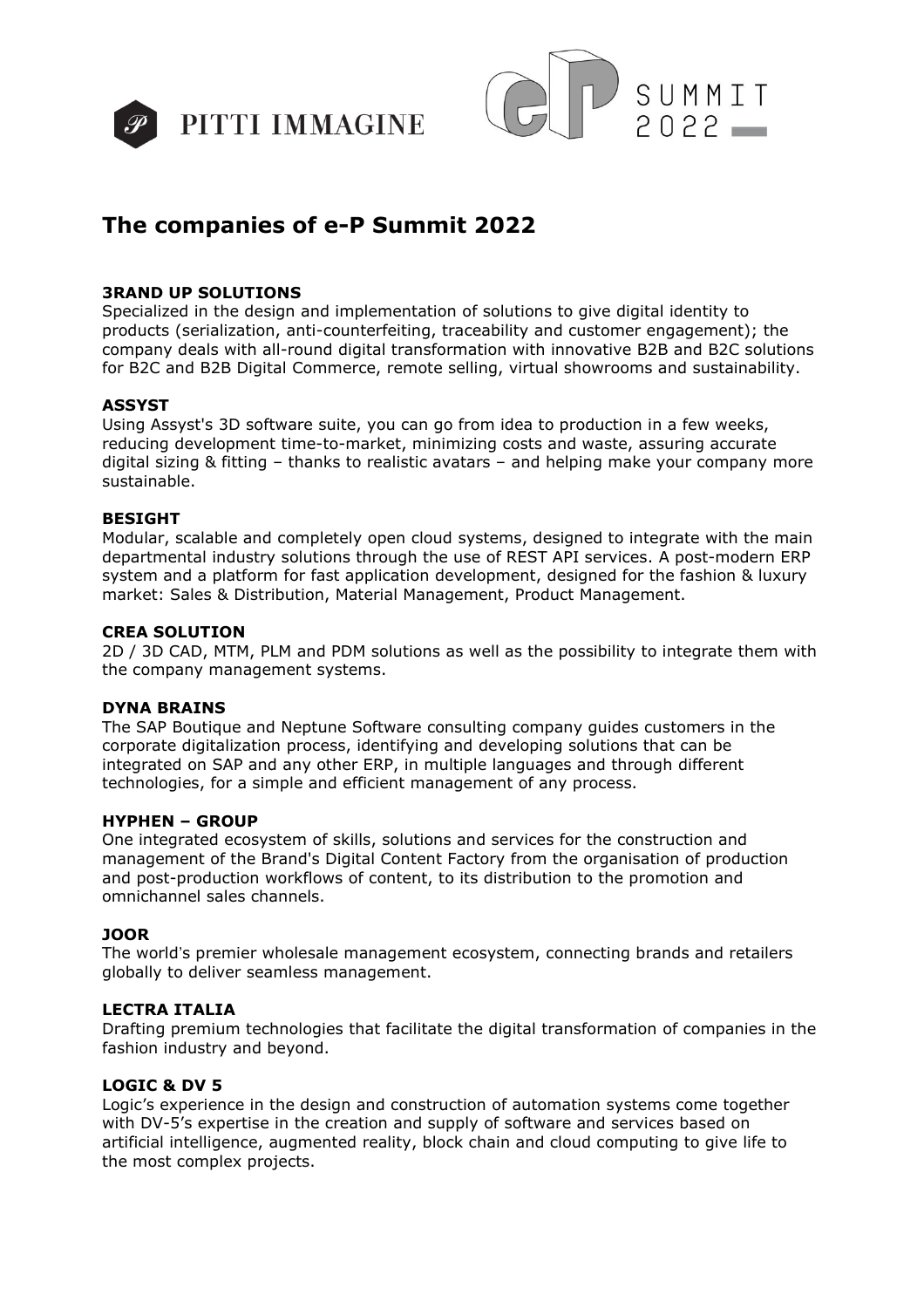



## **OT CONSULTING**

Helping companies develop new business areas, optimize existing processes, and rapidly respond to changes in markets and organizations.

#### **PRISMA TECH**

Luxottica, OTB, Miroglio, Colmar, Moncler, and Hugo Boss are just some of the companies that rely on Prima Tech for product development processes and corporate digitalization, with solutions ranging from virtual prototyping to software to reduce delivery times and the number of reworks.

#### **PROTOCUBE REPLY**

Solutions to create and manage 3D resources: Protocube Reply enables an end-to-end platform capable of importing, managing and varying the 3D Digital Twins of the products, automatically generating the assets that must be distributed in the various corporate digital channels.

#### **REMIRA**

One of the leading providers of intelligent supply chain and omnichannel solutions for companies in all sectors. REMIRA supports its customers in the areas of planning, purchasing, production, transport, logistics and trade across the entire value chain.

#### **S3K**

Thanks to its innovative approach to security and its muldisciplinary offer, S3K aims at guaranteeing resilience, with particular attention for the following main contexts: IT/OT, AI, Big Data, Data Science & Analytics, Cybersecurity and Cloud.

#### **SEDAPTA**

25 years of experience in Manufacturing Operation Management and Supply Chain Management, including logistics and transport chain management processes. Innovative solutions to ensure that the new challenges posed by digital transformation are turned into new opportunities, promoting an increasingly sustainable corporate approach.

## **SOPRA STERIA**

The European Tech leader recognised for its consulting, digital services and software development, provides end-to-end solutions to make large companies and organisations more competitive by combining in-depth knowledge of a wide range of business sectors and innovative technologies with a fully collaborative approach.

## **TESISQUARE**

A leading partner to build digital supply chain ecosystems where people, data, technologies and processes are interconnected, ensuring operational excellence throughout the value chain - from supplier to consumer.

## **VISTEX**

The enterprise resource planning (ERP) software company trusted by brands such as GM, Barilla and Serta-Simmons to manage pricing, trade, royalties and incentives, making sure every euro spent or earned is properly invested for business growth.

# **WÜRTH PHOENIX & K3**